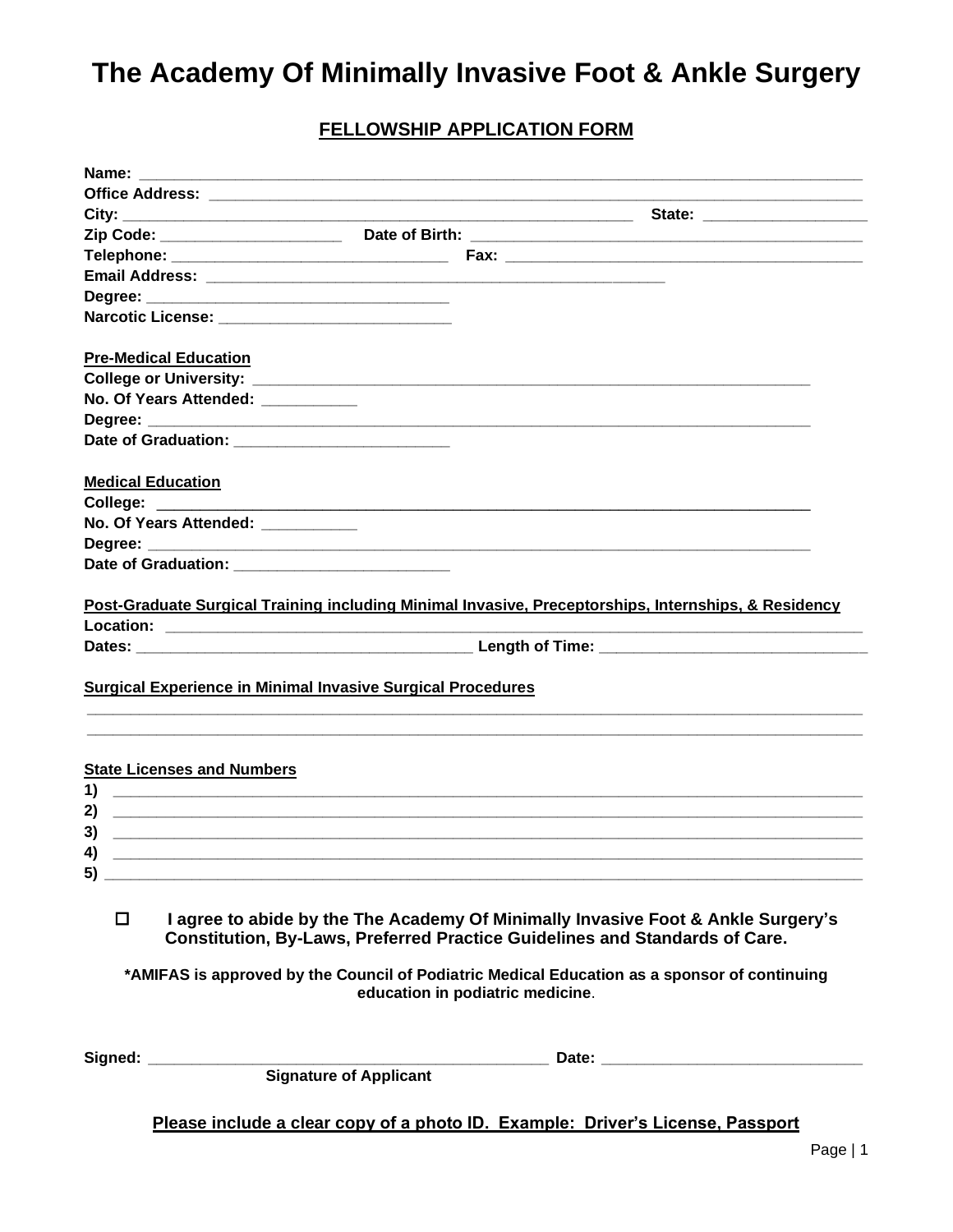#### **FELLOWSHIP**

Please be advised that acceptance as a fellow in the Academy is conditioned upon the following:

> Satisfactory proof of performance of 3 soft tissue cases and 5 bone surgery cases of ambulatory foot surgery, on an out-patient basis. You should submit these 8 case history reports to the National Office, at which time they will become the property of the Academy.

A personal interview as desired by the Membership Committee.

Approval of the AMIFAS Board.

The annual dues are \$495.00 per year for all Members including Fellowship members. To be considered for a fellow you must be current on your annual dues.

> **The Academy is contributing in a significant manner to the development of improved techniques and the enhancement of the image of foot surgery in the eyes of the public. We hope that you will become a Fellow and assist us in the attainment of our goals**.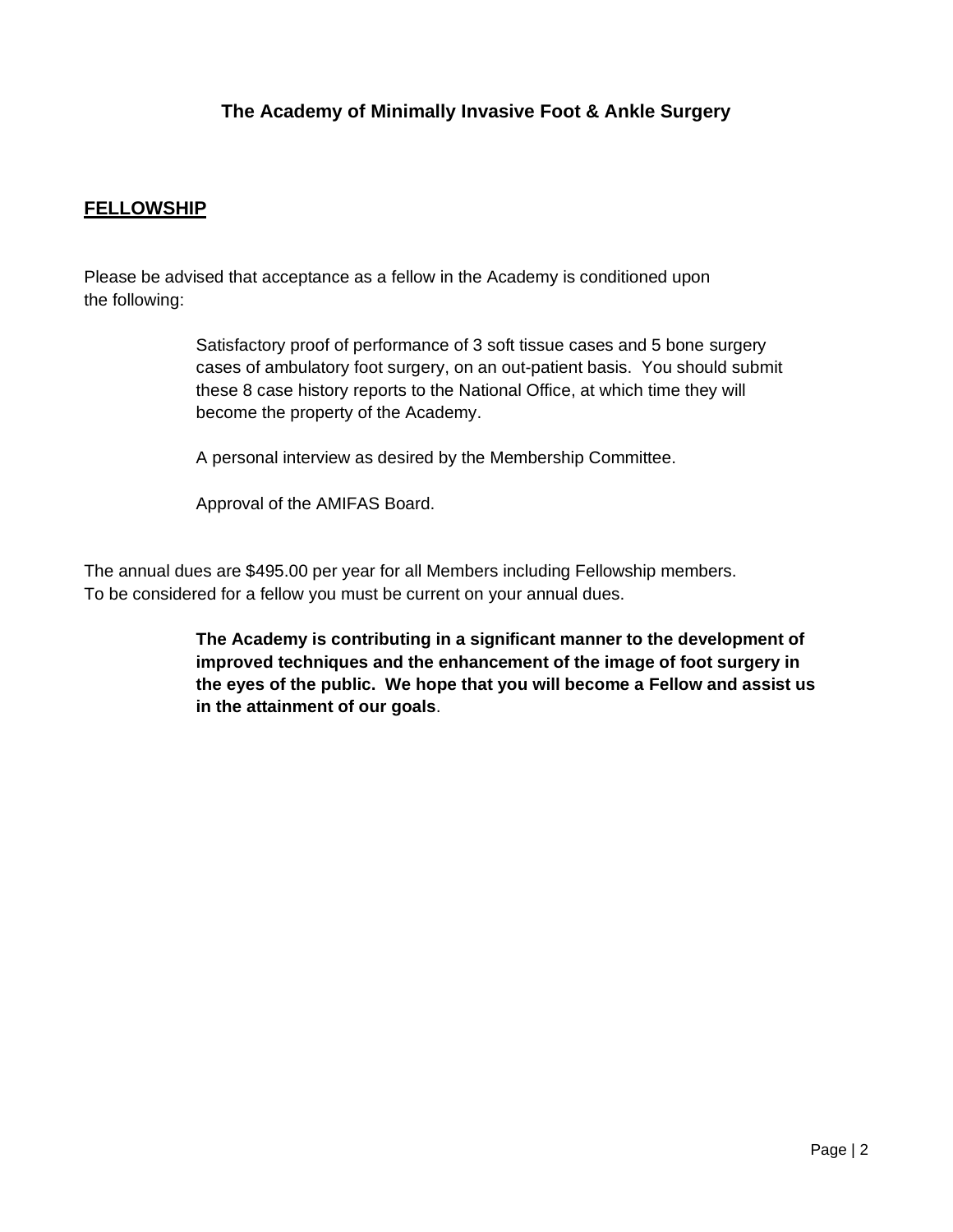#### **INSTRUCTIONS FOR CASE HISTORIES TOWARDS FELLOWSHIP**

- **1. Please keep a copy of your case history packet for your records.**
- **2. Documentation of performed procedure being reported via copies of:**
	- **Pre and Post Op Radiographs.**
	- **All procedures must be Ambulatory.**
	- **Osseous procedures to be performed by Minimal Invasive Surgery.**
	- **E.M.O.B for undocumented procedures.**
	- **Pre & Post Op labeled photograph of reported procedure.**
	- **Pathology report (Osseous & Soft Tissue).**
- **3. Post-op progress notes should be a summary of the healing process of the patient by date; include when patient was able to return to a normal daily routine.**
- **4. Required to:**
	- **Present 5 Osseous Procedures (via Minimal Invasive Surgery).**
	- **Present 3 Soft Tissue Procedures.**
	- **Participate in 2 Surgical Cadaver Seminars on Minimal Invasive Surgery.**
	- **Upon completion, there will be an oral and practical demonstration at a Cadaver Seminar.**
- **5. Send your completed application and processing fee in the amount of \$125.00 by check ` to the address below:**

**AMIFAS 3707 S Grand Blvd, Suite A Spokane, WA 99203 Toll Free: 1-800-479-4936 Direct Phone: 509-624-1452 Fax: 509-624-1128**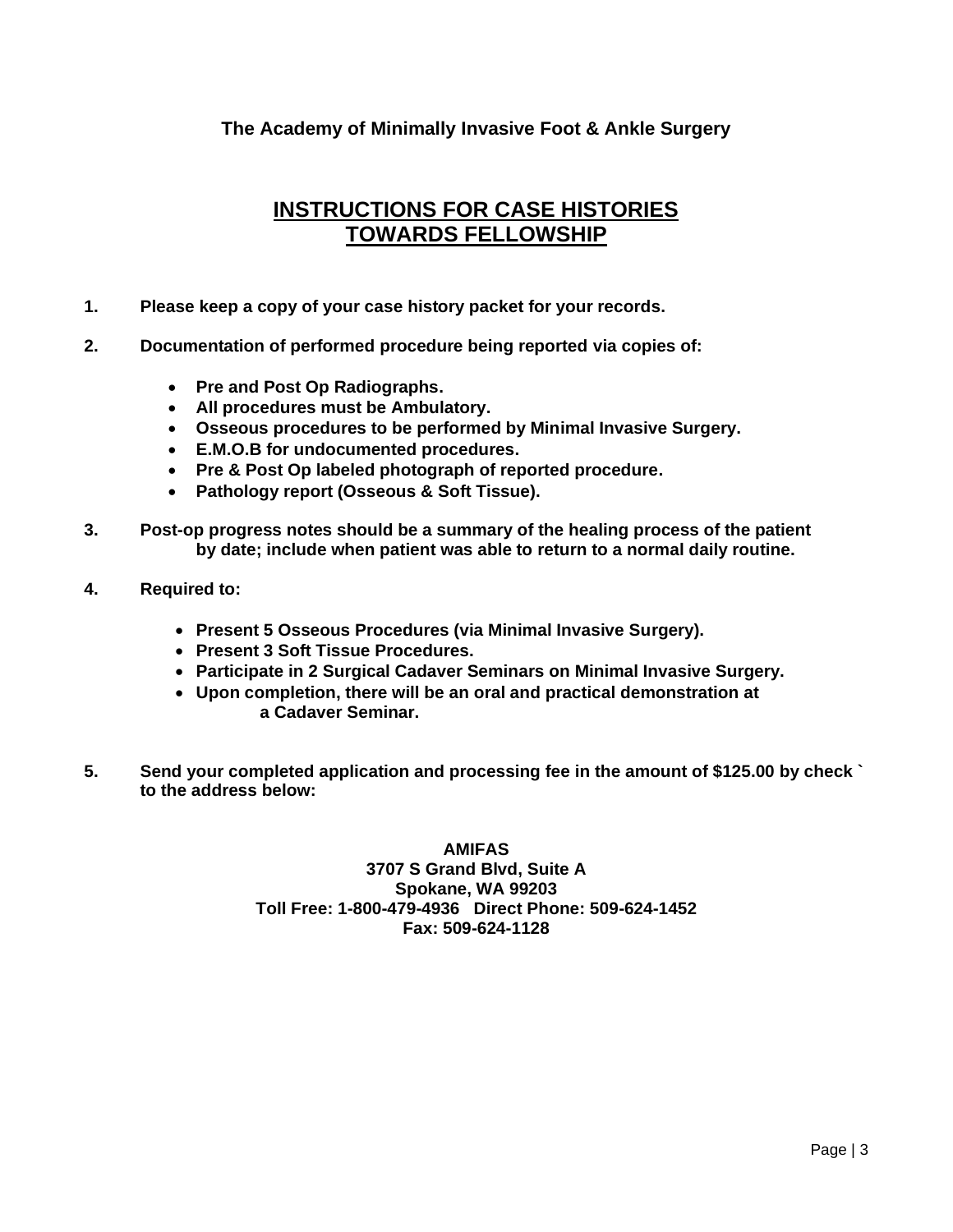# **PATIENT INFORMATION SHEET**

### LIST CASE HISTORY REPORTS THAT OCCURRED WITHIN THE LAST TWO YEARS

PATIENT NAME: SURGERY PERFORMED:

| $2.$ $\overline{\phantom{a}}$ |  |  |  |
|-------------------------------|--|--|--|
|                               |  |  |  |
| 4. $\overline{\phantom{a}}$   |  |  |  |
|                               |  |  |  |
|                               |  |  |  |
|                               |  |  |  |
|                               |  |  |  |

## **THIS FORM IS TO BE INCLUDED WITH THE CASE HISTORY REPORTS**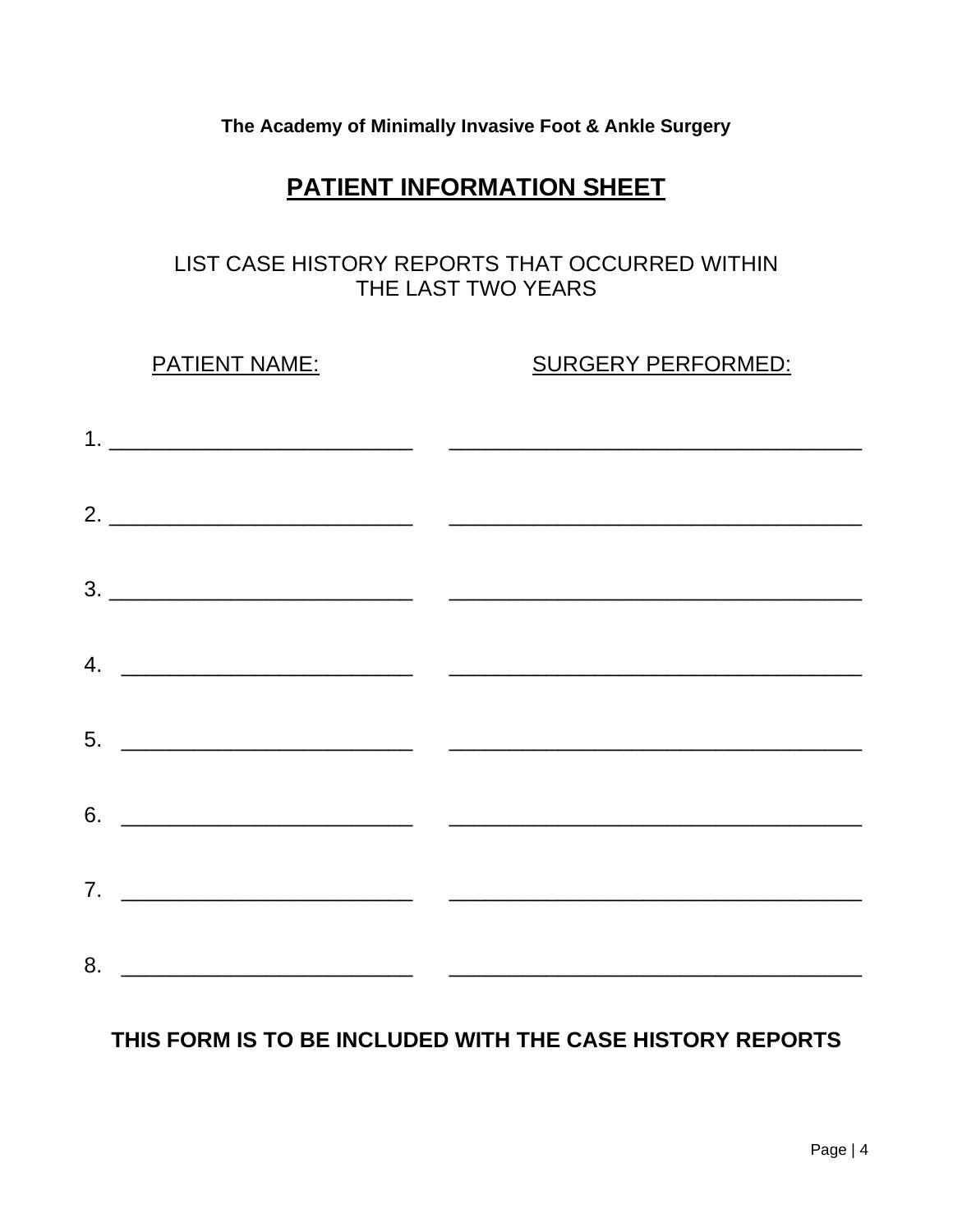# **CASE HISTORY REPORT**

| REPORT #: _______________________________                                         |
|-----------------------------------------------------------------------------------|
|                                                                                   |
|                                                                                   |
| RACE: ___________________________________                                         |
|                                                                                   |
|                                                                                   |
|                                                                                   |
|                                                                                   |
| ,我们也不能在这里的时候,我们也不能在这里的时候,我们也不能会在这里的时候,我们也不能会在这里的时候,我们也不能会在这里的时候,我们也不能会在这里的时候,我们也不 |
| ,我们也不能在这里的时候,我们也不能在这里的时候,我们也不能会不能会不能会不能会不能会不能会不能会不能会。""我们的人们,我们也不能会不能会不能会不能会不能会不  |
|                                                                                   |
| COMPLETE OBJECTIVE PICTURE OF PATIENT'S SURGICAL PROBLEMS: __________             |
|                                                                                   |
|                                                                                   |
|                                                                                   |
| <b>PRE-OPERATIVE MEDICATIONS:</b>                                                 |
|                                                                                   |